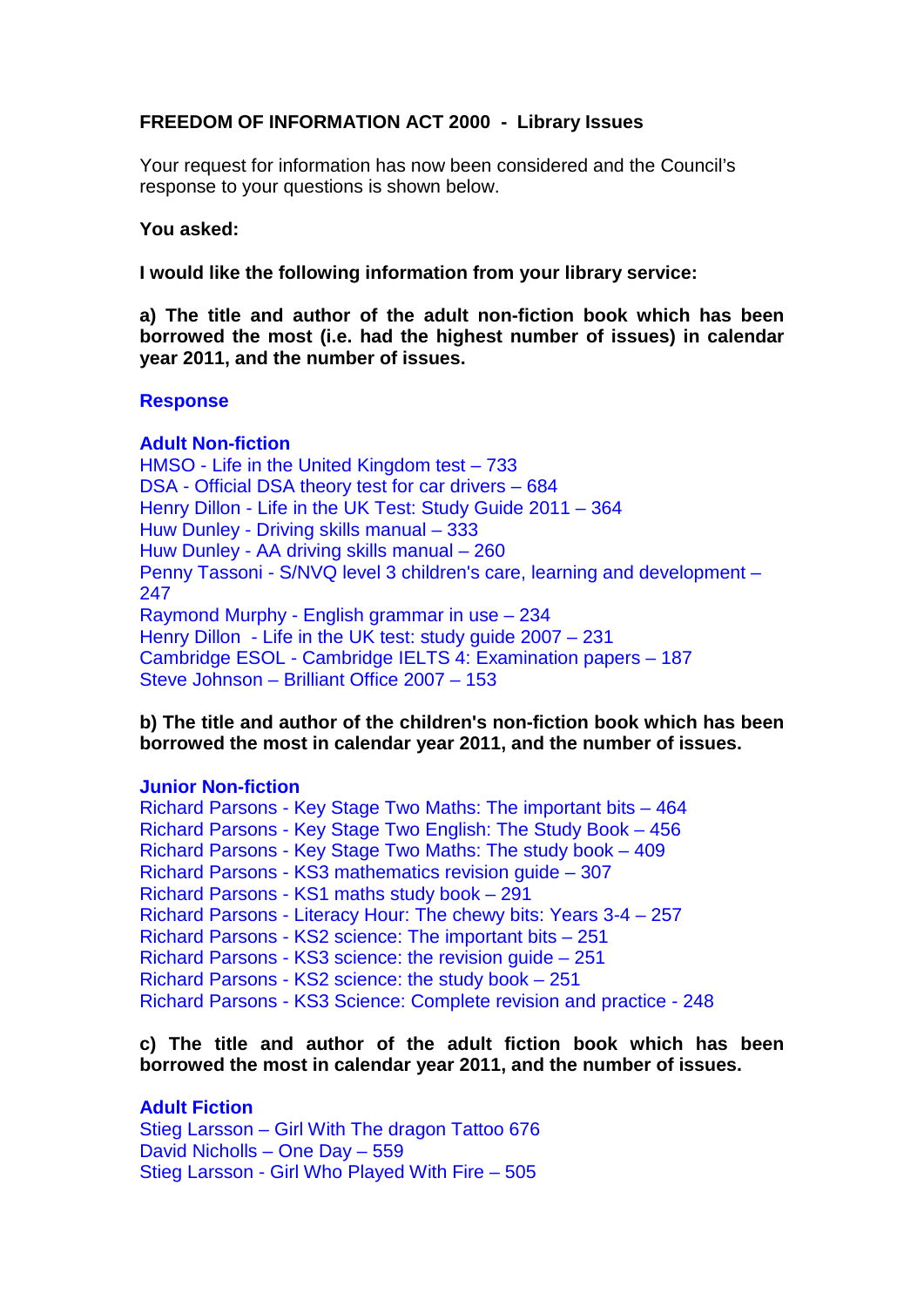Sophie Kinsella - Mini shopaholic – 416 John Grisham – Confession – 409 Kathryn Stockett – Help – 403 James Patterson – Tick Tock – 397 Stieg Larsson - Girl Who Kicked the Hornet's Nest – 382 Andrea Levy – Long Song - 369 Lesley Pearse – Belle - 366

**d) The title and author of the children's fiction book which has been borrowed the most in calendar year 2011, and the number of issues.**

#### **Junior Fiction**

Julia Donaldson – Tabby McTat – 644 David Walliams – Mr Stink – 579 Jeff Kinney - Diary of a wimpy kid: Greg Heffley's journal – 564 Jeff Kinney - Diary of a Wimpy Kid: The Ugly Truth – 558 Julia Donaldson – Stick Man – 532 Julia Donaldson – Gruffalo – 524 Francesca Simon - Horrid Henry and the football fiend – 511 Stephenie Meyer - Breaking Dawn – 471 Roald Dahl - Charlie and the chocolate factory – 471 P.C Cast – Awakened – 452

The legislation allows you to use the information supplied for your own personal use. Please be aware that any commercial or other use, for example publication, sale, or redistribution may be a breach of copyright under the Copyright, Designs and Patents Act 1988 as amended unless you obtain the copyright holder's prior permission.

Not all the information that is supplied which is covered by copyright will be the Council's copyright, for example it may be the copyright of a government department or another Council. You should seek either the Council's consent or their consent as appropriate. The Council is willing to advise you of any such potential issues on request. In order to make a request to re-use the information please contact the Head of Information Governance using the details below.

If you are dissatisfied with the handling of your request please write to: **Head of Information Governance Information and Support Leicester City Council FREEPOST (LE985/33) New Walk Centre LEICESTER LE1 6ZG**  e-mail: FOIA@leicester.gov.uk

Your request for internal review should be submitted to the above address within 40 (forty) working days of receipt by you of this response. Any such